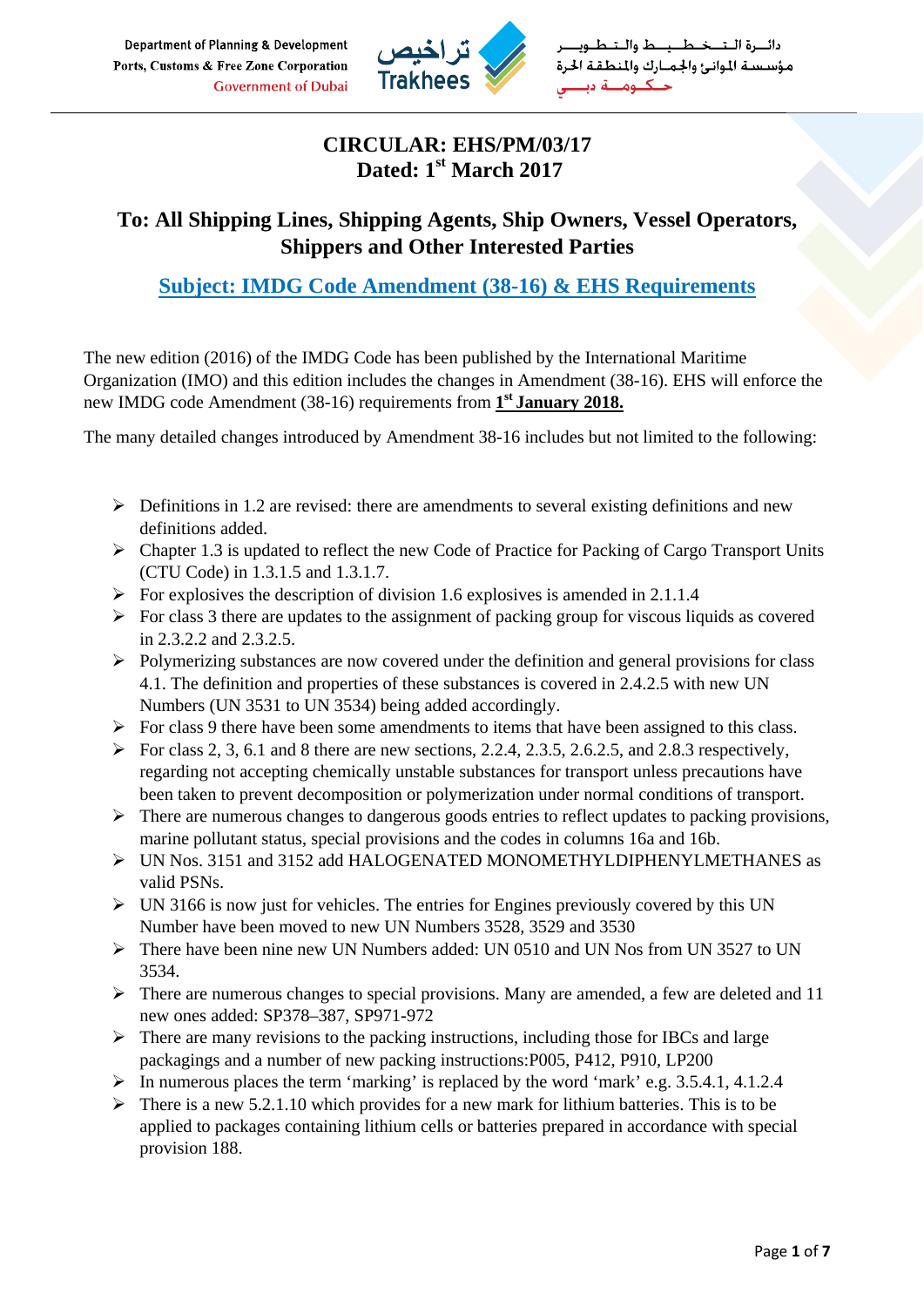

- $\triangleright$  Lithium batteries also have a new class 9 label (No.9A) added to 5.2.2.2.2. This label is required by SP384
- $\triangleright$  In Chapter 7.1 there is a new introductory note 2 to clarify that cargo holds cannot be interpreted as closed cargo transport units.
- $\triangleright$  There is a new stowage code added to 7.1.5, for liquid-fuelled engines or machinery of UN 3528, SW29 prescribes stowage category A when the fuel flashpoint is 23°C or above.
- $\triangleright$  There is a change to the segregation table for segregation between bulk materials possessing chemical hazards and dangerous goods in packaged form, 7.6.3.5.2. In the row for "Substances which in contact with water emit flammable gases 4.3," versus column 2.1, replace "1" by "2 ie replace the 'away from' requirement with a more stringent 'separated from' requirement.
- $\blacktriangleright$

## **Part 1 – General Provisions, Definitions and Training**

- $\triangleright$  Section 1.1.1.6 on the application of standards is clarified further.
- $\triangleright$  Definitions in 1.2 are revised: there are amendments to several existing definitions and new definitions for 'CTU Code' (referring to the IMO/ILO/UNECE Code of Practice for Packing of Cargo Transport Units (MSC.1/Circ.1497)), 'Design life' and 'Service life' both as applied to composite cylinders and tubes, and 'Self-accelerating polymerization temperature'.
- $\triangleright$  Chapter 1.3 is updated to reflect the new Code of Practice for Packing of Cargo Transport Units (CTU Code) in 1.3.1.5 and 1.3.1.7.

#### **Part 2 – Classification**

- $\triangleright$  There is a new 2.0.0.2 for when a consignor, on the basis of test data, identifies that a substance listed by PSN in the DGL meets classification criteria for a hazard class or division that is not identified in the list. This permits the consignor, with the approval of the competent authority, to either assign a substance 'Under the most appropriate generic or not otherwise specified (N.O.S.) entry reflecting all hazards' or 'Under the same UN number and name but with additional hazard communication information as appropriate'. This change is reflected with a new sentence after the first paragraph in 2.0.2.2.
- $\triangleright$  For explosives the description of division 1.6 explosives is amended in 2.1.1.4, the description of Compatibility Group "N" is replaced in 2.1.2.2, and the assignment of fireworks to hazard divisions sub-paragraph is replaced with new text in 2.1.3.5.1.
- $\triangleright$  There is a new 2.1.3.6 regarding classification documentation for explosives. This confirms that a competent authority should confirm any assignation of an article or substance in class 1 in writing and provides examples of the information that may be provided in the document.
- $\triangleright$  For class 3 there are updates to the assignment of packing group for viscous liquids as covered in 2.3.2.2 and 2.3.2.5.
- $\triangleright$  Polymerizing substances are now covered under the definition and general provisions for class 4.1. The definition and properties of these substances is covered in 2.4.2.5 with new UN Numbers (UN 3531 to UN 3534) being added accordingly.
- $\triangleright$  The classification of organic peroxides table in 2.5.3.2.4 has been amended
- $\triangleright$  For class 9 there have been some amendments to items that have been assigned to this class. Halogenated Monomethyldiphenylmethanes have been added to the items which, in the event of fire, may form dioxins and the engine entries for UN 3166 have been amended to reflect the new UN Number assignation for these, UN 3530.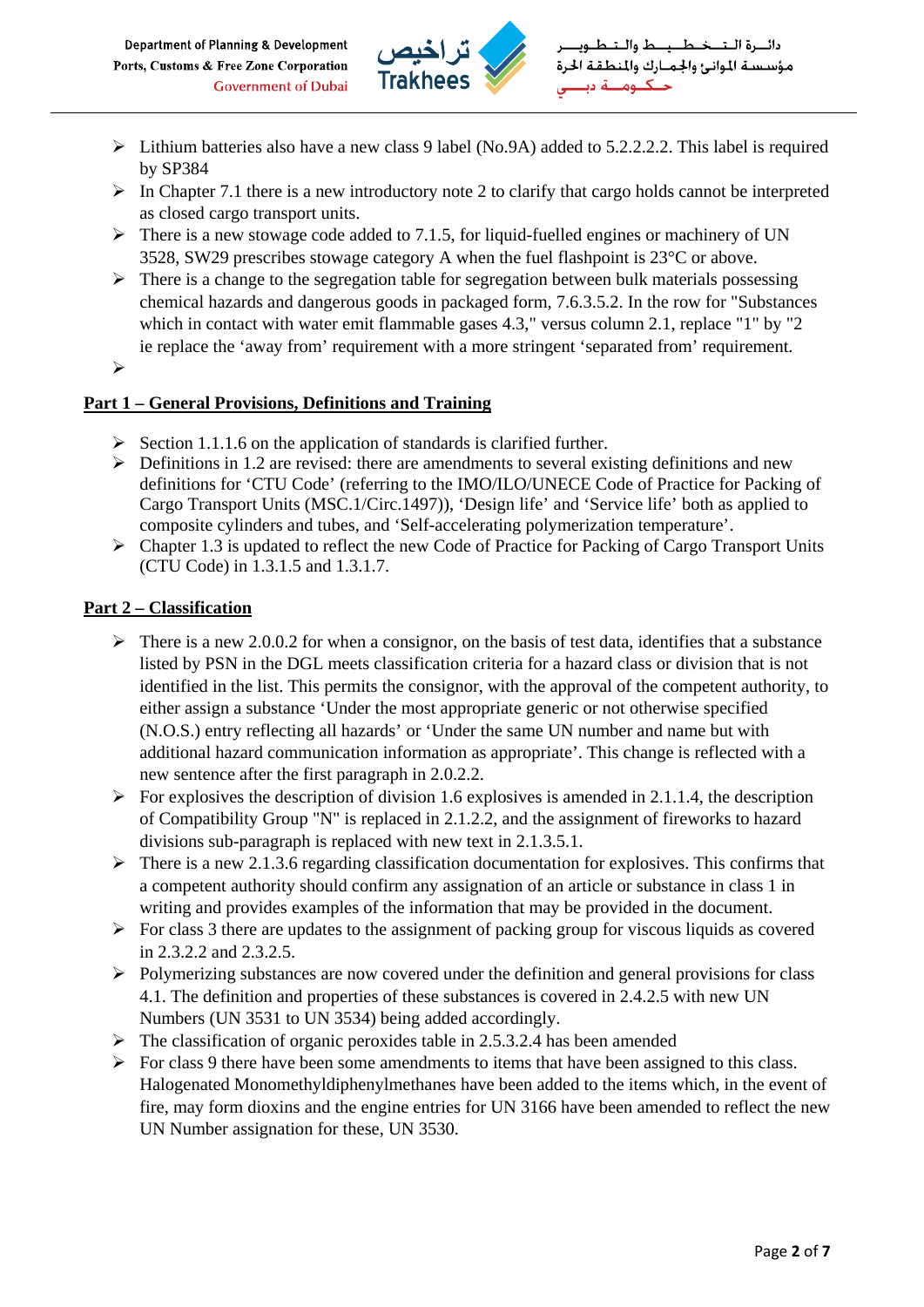

 $\triangleright$  For class 2, 3, 6.1 and 8 there are new sections, 2.2.4, 2.3.5, 2.6.2.5, and 2.8.3 respectively, regarding not accepting chemically unstable substances for transport unless precautions have been taken to prevent decomposition or polymerization under normal conditions of transport. For the precautions necessary to prevent polymerization there is a new special provision, SP386.

#### **Part 3 - Dangerous Goods List (DGL), Special Provisions and Exemptions**

- $\triangleright$  There are numerous changes to dangerous goods entries to reflect updates to packing provisions, marine pollutant status, special provisions and the codes in columns 16a and 16b.
- $\triangleright$  Prevalent changes include:
	- renumbering 'B2' as 'B21' in all cases except for IBC100 and UN 0222. Currently, the provision B2 used by IBC100 is different from the B2 used by the other IBC instructions since an explosive could not be in an open CTU. B2 for other cases allowed for the possibility of an open CTU with rigid sided or fences to the height of the IBC;
	- the addition of the new SP386 and the existing stowage requirement SW1 to substances meeting the new classification requirements as covered in 2.2.4, 2.3.5, 2.6.2.5, and 2.8.3 (see last bullet in section above). In a number of these instances the stowage category has also been to Category C; and
	- for several substances the fire schedule 'F-G' has now been changed to read 'F-G'. The underline is for several of the class 4.3 pg I entries. The fire schedule already warns that contact with water would produce large volumes of flammable gases and possibly an explosive atmosphere.
- ¾ UN Nos. 3151 and 3152 add HALOGENATED MONOMETHYLDIPHENYLMETHANES as valid PSNs.
- $\triangleright$  UN 3166 is now just for vehicles. The entries for Engines previously covered by this UN Number have been moved to new UN Numbers 3528, 3529 and 3530. UN 3528 flammable liquid powered engines are in class 3; flammable gas powered are UN 3529 and in class 2.1. Special provision 363 exempts them from the IMDG Code if they are empty of fuel and contain no other dangerous goods. These entries in UN 3528 and UN 3529 now need segregating from other dangerous goods as they are no longer class 9. When powered by gas or a liquid with flashpoint below 23°C they are in stowage category E, so allowed on cargo sailings only. With a higher flashpoint fuel they are in stowage category A. UN 3530, class 9, is to be used for engines which are marine pollutants but not meeting the definitions of any of classes 1 to 8. The description 'machinery' is to be used if this is more appropriate than 'engine'. Special provision 363 .7 give the conditions under which reduced marking and labelling requirements may apply
- $\triangleright$  There are nine new UN Numbers as follows:
	- UN 0510 ROCKET MOTORS
	- UN 3527 POLYESTER RESIN KIT, solid base material
	- UN 3528 ENGINE, INTERNAL COMBUSTION, FLAMMABLE LIQUID POWERED or ENGINE, FUEL CELL, FLAMMABLE LIQUID POWERED or MACHINERY, INTERNAL COMBUSTION, FLAMMABLE LIQUID POWERED or MACHINERY, FUEL CELL, FLAMMABLE LIQUID POWERED
	- UN 3529 ENGINE, INTERNAL COMBUSTION, FLAMMABLE GAS POWERED or ENGINE, FUEL CELL, FLAMMABLE GAS POWERED or MACHINERY, INTERNAL COMBUSTION, FLAMMABLE GAS POWERED or MACHINERY, FUEL CELL, FLAMMABLE GAS POWERED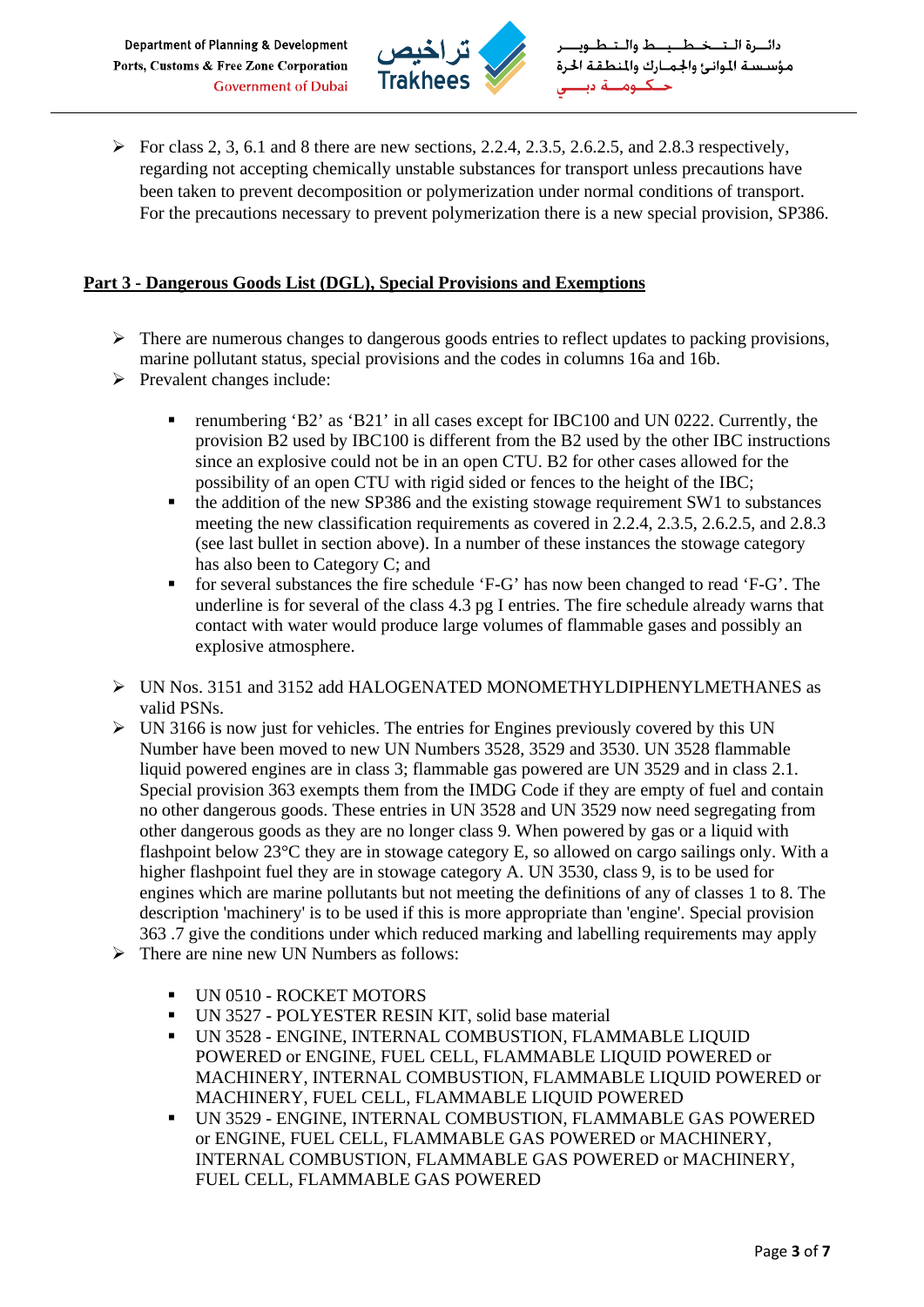

- UN 3530 ENGINE, INTERNAL COMBUSTION or MACHINERY, INTERNAL **COMBUSTION**
- UN 3531 POLYMERIZING SUBSTANCE, SOLID, STABILIZED N.O.S.
- UN 3532 POLYMERIZING SUBSTANCE, LIQUID, STABILIZED, N.O.S.
- UN 3533 POLYMERIZING SUBSTANCE, SOLID, TEMPERATURE CONTROLLED, N.O.S.
- UN 3534 POLYMERIZING SUBSTANCE, LIQUID, TEMPERATURE CONTROLLED, N.O.S.
- $\triangleright$  There is a new second sentence added to the introduction to special provisions in Chapter 3.3. This refers to where special provisions apply to package markings and recaps that they need to meet the provisions of 5.2.1.2.1 to .4.
- $\triangleright$  There are numerous changes to special provisions. Many are amended, a few are deleted and 11 new ones added: SP378–387, SP971-972
- $\triangleright$  For excepted quantities the paragraphs on inner packaging being securely packed with intermediate packaging and marking on overpacks, 3.5.2.1.2 and 3.5.4.3 respectively, have been updated.

## **Part 4 – Packing and Tank Provisions**

- $\triangleright$  Paragraph 4.1.1.12 regarding packagings intended to contain liquids now references the requirement for quality assurance programmes as stipulated in 6.1.1.3.
- $\triangleright$  Large salvage packagings are now included in paragraph 4.1.1.18.
- $\triangleright$  The sub-paragraph 4.1.1.19 on salvage pressure receptacles is amended limiting them to a water capacity of 1,000 litres.
- $\triangleright$  There have been numerous changes to existing packing instructions and special provisions. The following provides a brief summary:
	- The following special provisions are all amended PP48 (applying to packing instructions P112 and P114), PP67 (applying to P130), PP70 (applying to P137)
	- For gases there have been numerous amendments and additions to packing instruction P200 and P206-P208
	- For flammable solids there have been amendments to packing instructions P403, P406 and P410.
	- Packing instruction "P805" is renumbered as "P603" and relocated accordingly. The UN Number concerned, UN 3507, has changed from class 8 subrisk 7 to class 6.1 subrisks 7 and 8, so the packing instruction name changes to conform.
	- Finally packing instructions P502, P650, P906 and P909 have minor amendments.
- $\triangleright$  In addition to these amendments there have also been new packing instructions and special provisions added:
	- There is a new P005 applying to the new UN Nos. 3528, 3529 and 3530.
	- There is a new P412 applying to UN No.3527
	- There is a new P910 applying to UN Nos. 3090, 3091, 3480 and 3481 when as prototypes or small production runs.
	- PP93 is added to P001 and assigned to new UN Nos. 3532 and 3534
	- PP92 is added to P002 and concerns the prevention of gas or vapour build up in packagings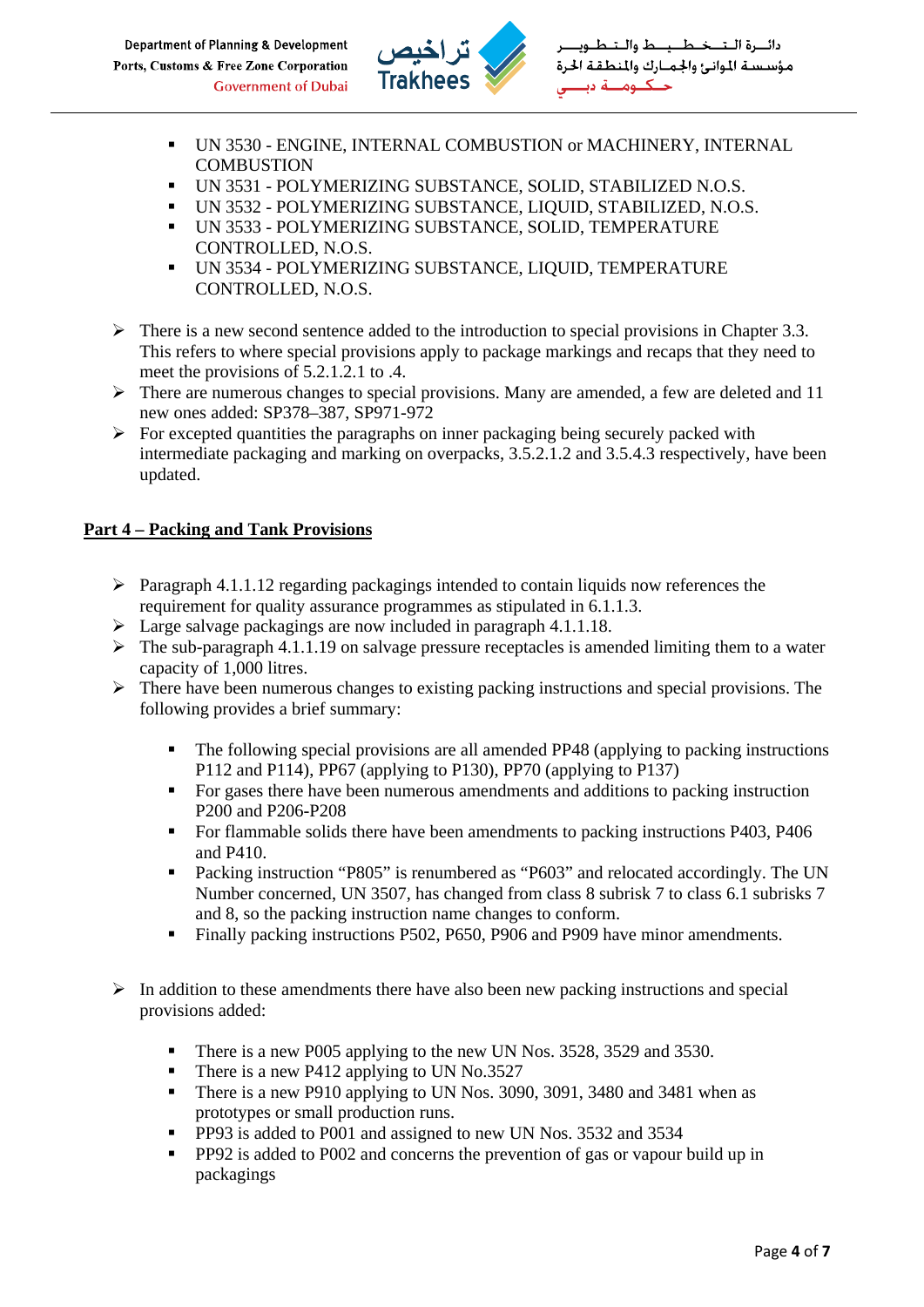

- P100 is added to P002, P003, P410 and concerns water-resistance and sift-proofness
- $\triangleright$  For IBCs, there is a new B19 added to IBC03, B4 is now added to IBC06 and IBC07. B2 for UN 0222 remains unchanged. However, for all other IBC instructions B2 is now renumbered as B21. Finally, there are new substance entries added to the tables in IBC520
- $\triangleright$  For large packagings in LP02, L2 is deleted and new large packing provisions 'L3' and 'L4' added. There is a new large packaging instruction LP200 which applies to UN 1950
- $\triangleright$  There is a new 4.1.1.5.2 which provides for the use of supplementary packagings within combination packages.
- $\triangleright$  For tanks there are a few changes to the rules for pre-2003 IMO tanks, 'markings' have become 'marks' instructions, and provision TP23 is removed as it is no longer used.

#### **Part 5 - Consignment Procedures**

- $\triangleright$  In numerous places the term 'marking' is replaced by the word 'mark' e.g. 3.5.4.1, 4.1.2.4. This follows the rationalisation of these terms had undertaken in the Orange Books.
- $\triangleright$  There is a new 5.2.1.10 which provides for a new mark for lithium batteries. This is to be applied to packages containing lithium cells or batteries prepared in accordance with special provision 188. Details of the mark are provided in a new 5.2.1.10.2 and the mark is as shown below:



- \* Place for UN number(s);
- \*\*Place for telephone number for additional information
- $\triangleright$  Lithium batteries also use a new class 9 label (No.9A) added to 5.2.2.2.2 as shown below. This label is required by SP384. However the placard used is still to be No.9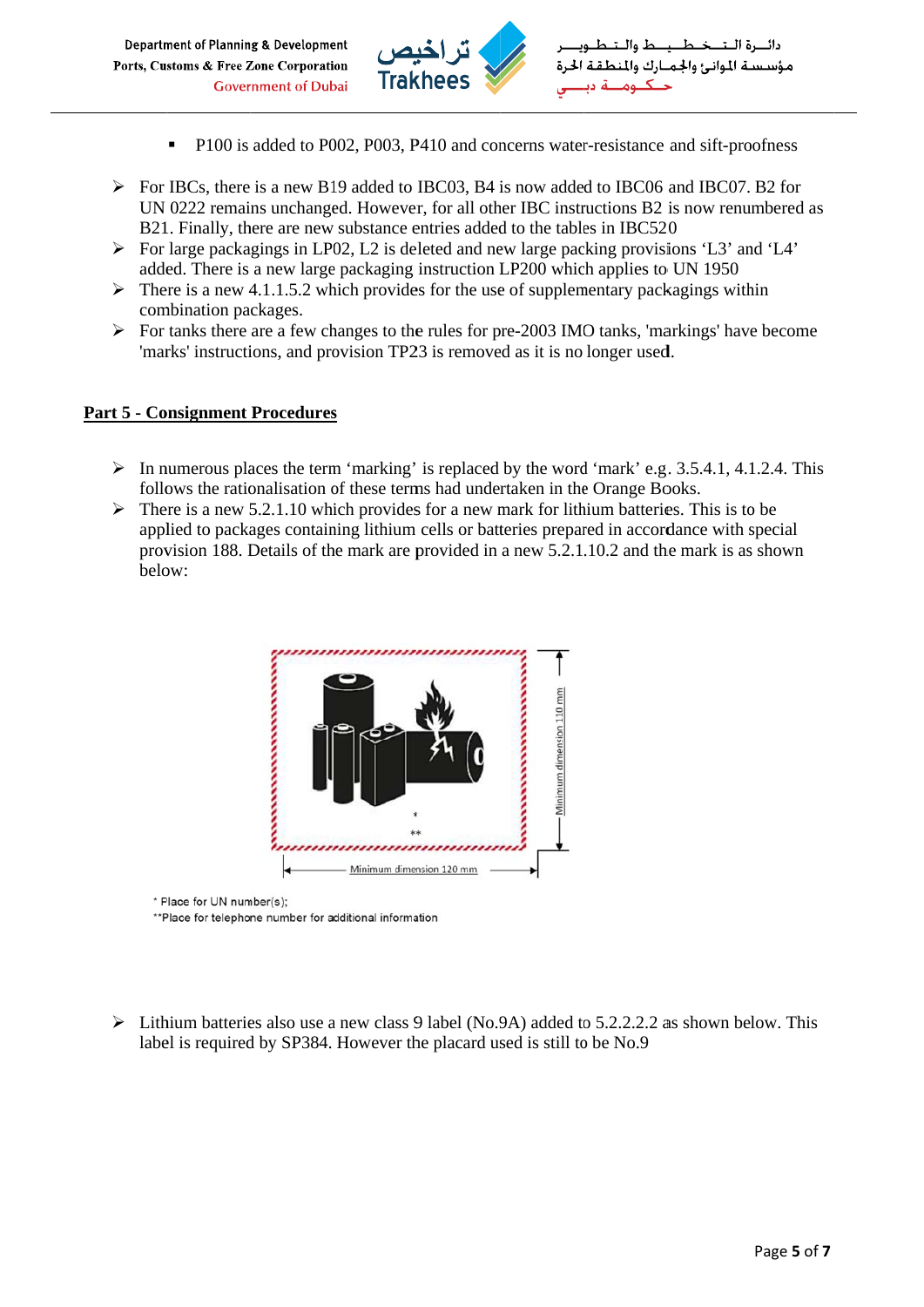

مؤسستة الموانئ والحميارك والم



Symbol (seven vertical black stripes in upper half; battery group, one broken and emitting flame in lower half): black:

Background: white;

Figure "9" underlined in bottom corner".

- $\triangleright$  There is a new paragraph added to the end of 5.3.1.1.2 which clarifies that the new No.9A label must not be used for placarding purposes.
- $\triangleright$  There are some minor changes to the documentation chapter to reflect some of the changes previously mentioned in this summary. For example, sub-paragraph 5.4.1.5.5 now incorporates the inclusion of polymerizing substances to class 4.1.
- $\triangleright$  There are two new sub-paragraphs added for information required in addition to the dangerous goods descriptions; 5.4.1.5.16 Classification where new data is available as per the new requirement in 2.0.0.2 and 5.4.1.5.17 applying to UN Nos. 3528, 3529 and 3530 when shipped in accordance with special provision 363.
- $\triangleright$  The marking requirements as covered in Chapter 5.5 have new paragraphs added to reflect the requirements for the markings applied to be able to survive 3 months immersion in the sea.

#### **Part 6 - Construction and Testing of Packagings**

- $\triangleright$  Throughout this Part there are minor changes to reflect the change from the use of 'markings' to 'mark'.
- $\triangleright$  There are several amendments to chapter 6.2 concerning UN pressure receptacles, aerosol dispensers and gas cartridges including addition of new ISO standards. Also, there are new subparagraphs added to the marking requirements for refillable UN pressure receptacles, 6.2.2.7.
- $\triangleright$  In Chapter 6.5 there are some minor amendments to the section 6.5.2 concerned with marking for primary marking and additional marking